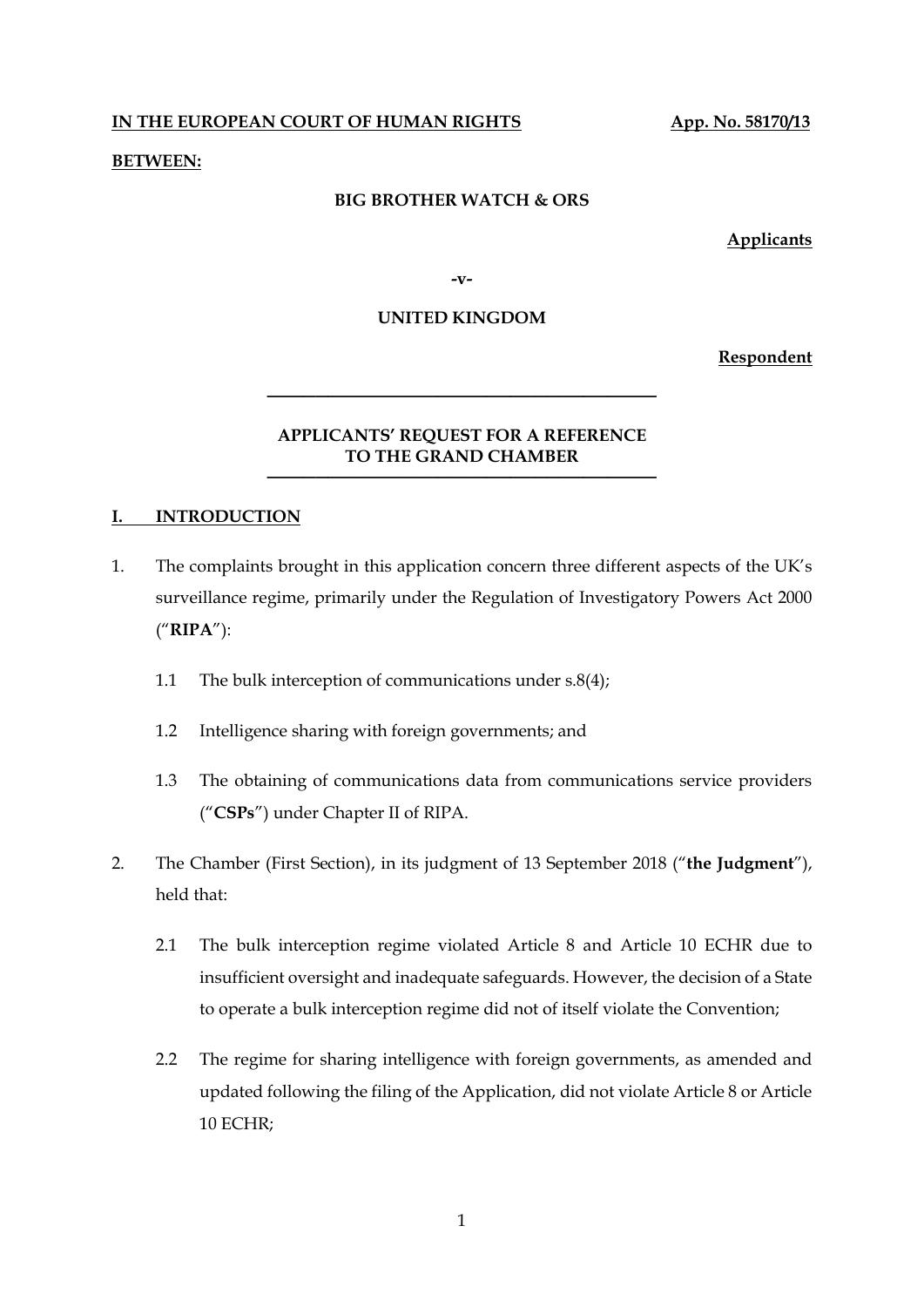- 2.3 The regime for obtaining communications data from CSPs violated Article 8 ECHR as it was not in accordance with the law.
- 3. Big Brother Watch, Open Rights Group, English PEN and Dr Constanze Kurz (together, "**the Applicants**") request that the case be referred to the Grand Chamber pursuant to Article 43 of the Convention, and Rule 73 of the Court's Procedural Rules (1 August 2018), on the basis that the case concerns (a) a serious question affecting the interpretation or application of the Convention and/or (b) a serious issue of general importance which warrants consideration by the Grand Chamber. In the following submission, the Applicants address only the aspects of the case before the Court which concern Article 8 ECHR, on which they made submissions in the Court below.
- 4. The Applicants have also seen, and commend, the application of the 10 Human Rights Organisations for a referral in Application No. 24960/15.

# **II. THE THRESHOLD FOR REFERRAL TO THE GRAND CHAMBER**

5. Article 43 ECHR provides:

*1. Within a period of three months from the date of the judgment of the Chamber, any party to the case may, in exceptional cases, request that the case be referred to the Grand Chamber.*

*2. A panel of five judges of the Grand Chamber shall accept the request if the case raises a serious question affecting the interpretation or application of the Convention or the Protocols thereto, or a serious issue of general importance. 1*

*3. If the panel accepts the request, the Grand Chamber shall decide the case by means of a judgment.*

## 6. Rule 73 of the Rules of Court (1 August 2018) provides:

*1. In accordance with Article 43 of the Convention, any party to a case may exceptionally, within a period of three months from the date of delivery of the judgment of a Chamber, file in writing at the Registry a request that the case be referred to the Grand Chamber. The party shall specify in its request the serious question affecting the interpretation or application of the Convention or the Protocols thereto, or the serious issue of general importance, which in its view warrants consideration by the Grand Chamber.*

*2. A panel of five judges of the Grand Chamber constituted in accordance with Rule 24 § 5 shall examine the request solely on the basis of the existing case file. It shall accept the request only if it considers that the case does raise such a question or issue. Reasons need not be given for a refusal of the request.*

*3. If the panel accepts the request, the Grand Chamber shall decide the case by means of a judgment.*

**<sup>.</sup>** <sup>1</sup> Emphasis added save where otherwise indicated.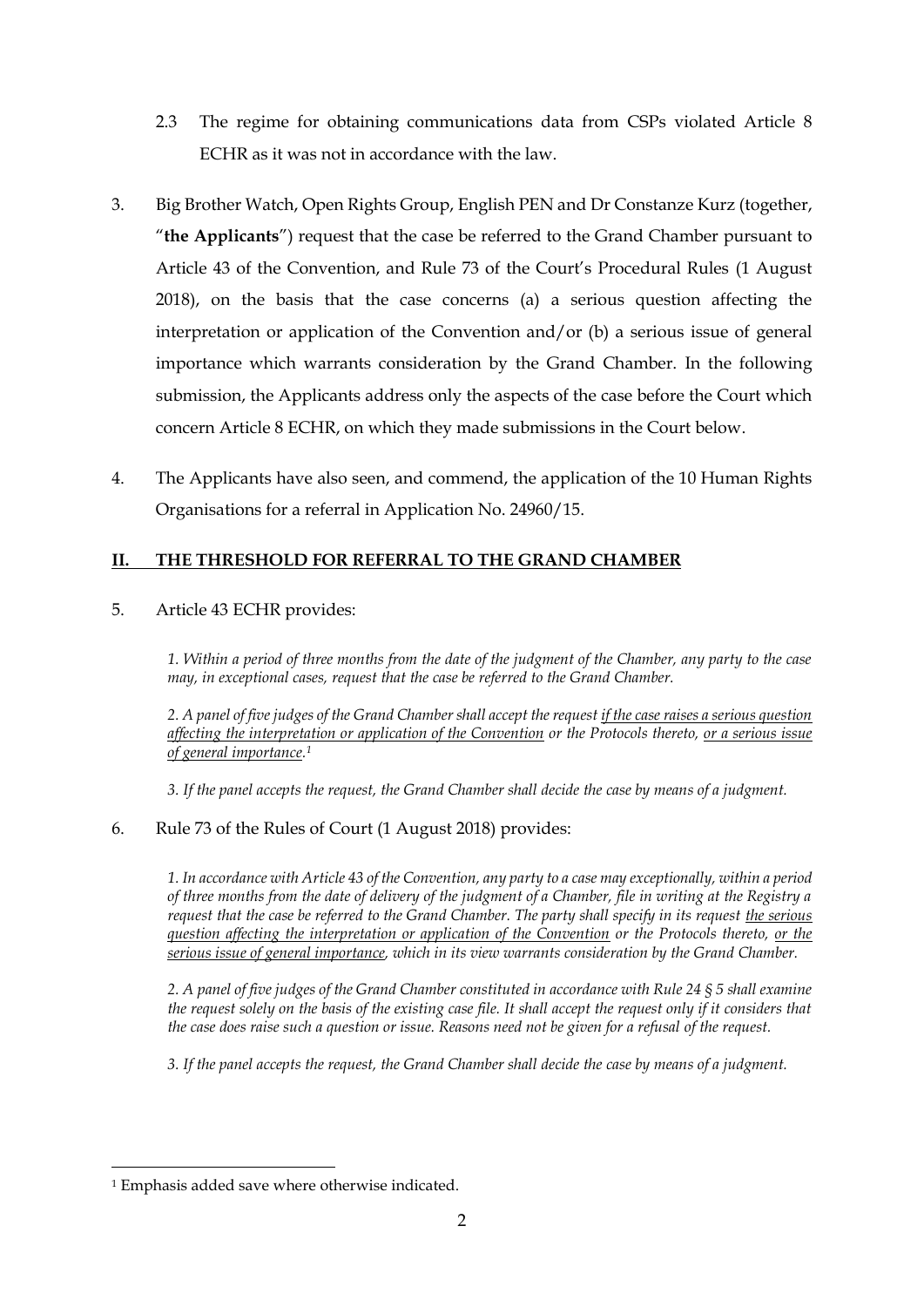- 7. Given the breadth of the impact of the Chamber's decision in this application, it is clear that it raises issues of general public importance. Indeed, in a similar context, the Court of Justice of the European Union ("**CJEU**") has emphasised that what is at stake is the compatibility of "*automatic processing*", on a "*generalised basis*", of "*all means of electronic communication* […of] *practically the entire European population* […]"2, and that, in the context of government-mandated retention of communications data by telecommunications operators, this activity "*taken as a whole, is liable to allow very precise conclusions to be drawn concerning the private lives of the persons whose data has been retained, such as everyday habits, permanent or temporary places of residence, daily or other movements, the activities carried out, the social relationships of those persons and the social environments frequented by them*" (Joined Cases C-203/15 Tele 2 Sverige AB and C-698/15 Watson and Others (ECLI:EU:C:2016:970) ("*Watson*") at §§98-99).
- 8. There is, moreover, recent precedent for the Grand Chamber to accept requests for referrals in relation to covert surveillance measures (López Ribalda and Others v Spain, App. no. 1874/13, 9 January 2018; Zakharov v Russia, App. no. 47143/06 (2016) 63 EHRR 17), which reflects the importance and the currently pressing nature of this issue to the maintenance of an open democratic society, across the Contracting Parties to the Convention.
- 9. For the following five reasons, the present case raises a serious question affecting the interpretation or application of the ECHR; further or alternatively a serious issue of general importance.
- 10. First, the legal issues addressed by the Chamber, on any view, fall into either or both of these categories. The Chamber dealt, in particular, with the following:
	- 10.1 **In relation to the s.8(4) bulk interception regime:** this was the first consideration of the United Kingdom's bulk interception regime since the Court's judgment in Liberty v United Kingdom (2009) 48 EHRR 1, App. no. 58243/00, 1 July 2008. The Judgment analysed the minimum requirements that must be set out in law in order to avoid abuses of power by state authorities. The Chamber held that the "*six minimum requirements*" set out in Weber and Saravia v Germany (2008) 46

<sup>&</sup>lt;sup>2</sup> Joined Cases C-293/12 and C-594/12 Digital Rights Ireland and Seitlinger (ECLI:EU:C:2014:238) at §§55-56.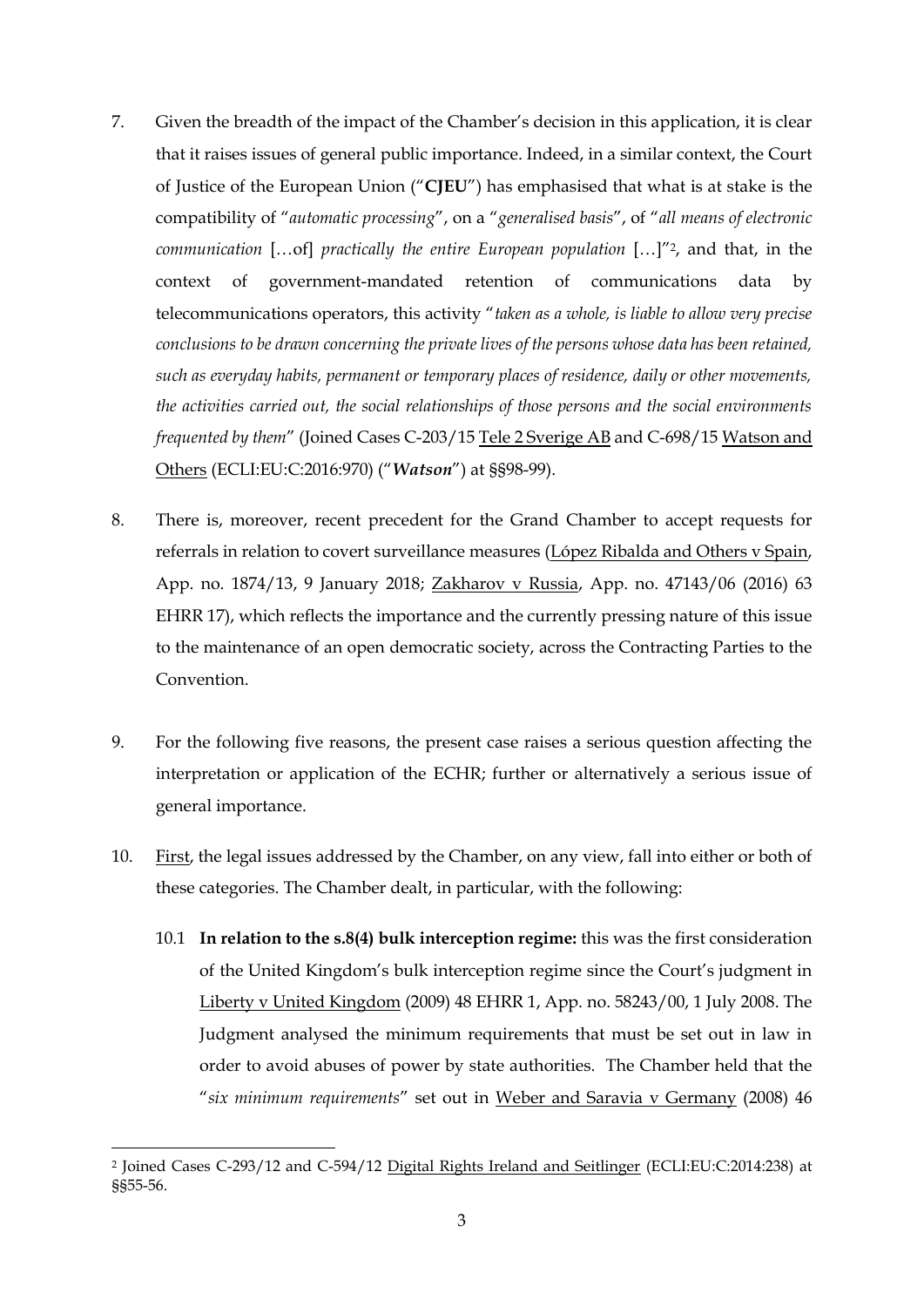EHRR SE5 ("**Weber**") applied (see Judgment, §315). Importantly, the Court rejected the Applicants' arguments (addressed further below) that the six minimum requirements should be "*updated*" in light of a technological "*sea change*" which had occurred since the latter cases were decided, by including requirements for (i) objective evidence of reasonable suspicion of serious crime or of conduct amounting to a specific threat to national security in relation to the persons for whom data was being sought, (ii) prior independent judicial authorisation of interception warrants, and (iii) subsequent notification to the surveillance subject. Notwithstanding the Fourth Section's recognition of the need for "*simultaneous development of legal safeguards securing respect for citizens' Convention rights*" alongside technological change3, the First Section rejected the need to update the Weber requirements. It nevertheless held that there had been a violation of Article 8 on the basis of (i) the lack of oversight of the entire selection process, including the selection of bearers for interception, the selectors and search criteria for filtering intercepted communications, and the selection of material for examination by an analyst (§§346-347); and (ii) the absence of any real safeguards applicable to the retention and selection of related communications data for examination and use (§§316-320).

- 10.2 **In relation to the intelligence sharing regime:** whether there was a basis in law for the requesting of intelligence from foreign intelligence agencies, and whether that law was sufficiently accessible and pursued several legitimate aims. The Court found that these requirements were satisfied, in light of recent disclosures concerning the legal regime which had been made after the Application was filed (§427). There was thus no breach of Article 8 ECHR (§§447-449).
- 10.3 **In relation to the Chapter II regime:** whether the acquisition of communications data from CSPs was lawful. The Chamber found a violation of Article 8 on the basis that the Chapter II regime permitted access to retained data for the purpose of combating crime (rather than combating only "*serious crime*") and, save for where access is sought for the purpose of determining a journalist's source, was not subject to prior review by a court or independent administrative body (§§467- 468).

<sup>3</sup> Application no. 37138/14 Szabó and Vissy v Hungary, Fourth Section, 12 January 2016 at §§68 and 70.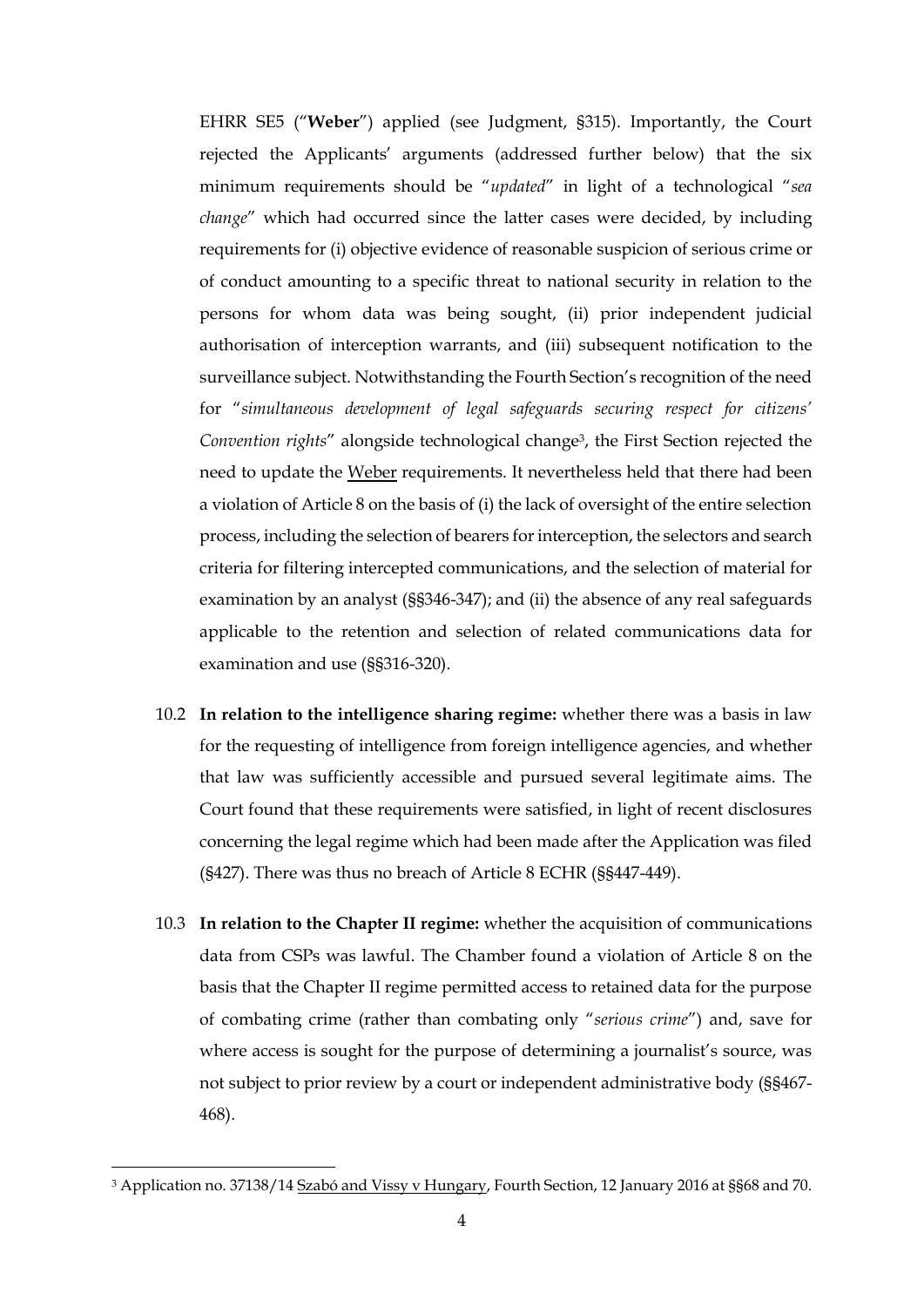- 11. Second, the Chamber itself emphasised the significance of the case in acknowledging that:
	- 11.1 There is a "*risk that a system of secret surveillance set up to protect national security may undermine or even destroy democracy under the cloak of defending it*" (§308, emphasis added);
	- 11.2 This case was the first time the Court has been asked to consider the ECHR compliance of an intelligence sharing regime (§416);
	- 11.3 "*States could use intelligence sharing to circumvent stronger domestic surveillance procedures and/or any legal limits which their agencies might be subject to as regards domestic intelligence operations*" (§423);
	- 11.4 The Court has only twice before been called to consider the ECHR compliance of a regime for the acquisition by a public authority of communications data from a CSP: in *Malone v the United Kingdom*, 2 August 1984, Series A no.82 and in *Ben Faiza v France*, App. no. 31446/12, 8 February 2018 (§460); and
	- 11.5 As was rightly emphasised by the Partly Concurring and Partly Dissenting Opinion of Judges Koskelo and Turković, in relation to bulk interception, "[i]*t is obvious that such an activity – an untargeted surveillance of external communications with a view to discovering and exploring a wide range of threats – by its very nature takes on a potentially vast scope, and involves enormous risks of abuse. The safeguards against those risks, and the standards which under the Convention should apply in this regard, therefore raise questions of the highest importance*" (at §3).
- 12. Third, the issues raised are highly topical. They have been the subject of, among other things:
	- 12.1 In the UK, a number of important recent decisions of the Investigatory Powers Tribunal; 4

<sup>4</sup> See, e.g. (i) Belhadj and Others v Security Service, Secret Intelligence Service, Government Communications Headquarters, the Secretary of State for the Home Department, and the Secretary of State for the Foreign and Commonwealth Office, IPT/13/132-9/H and IPT/14/86/CH, 29 April 2015; (ii) News Group and Others v The Commissioner of Police of the Metropolis IPT/14/176/H, 17 December 2015; and (iii) Privacy International v. Secretary of State for Foreign and Commonwealth Affairs, Secretary of State for the Home Department, Government Communications Headquarters,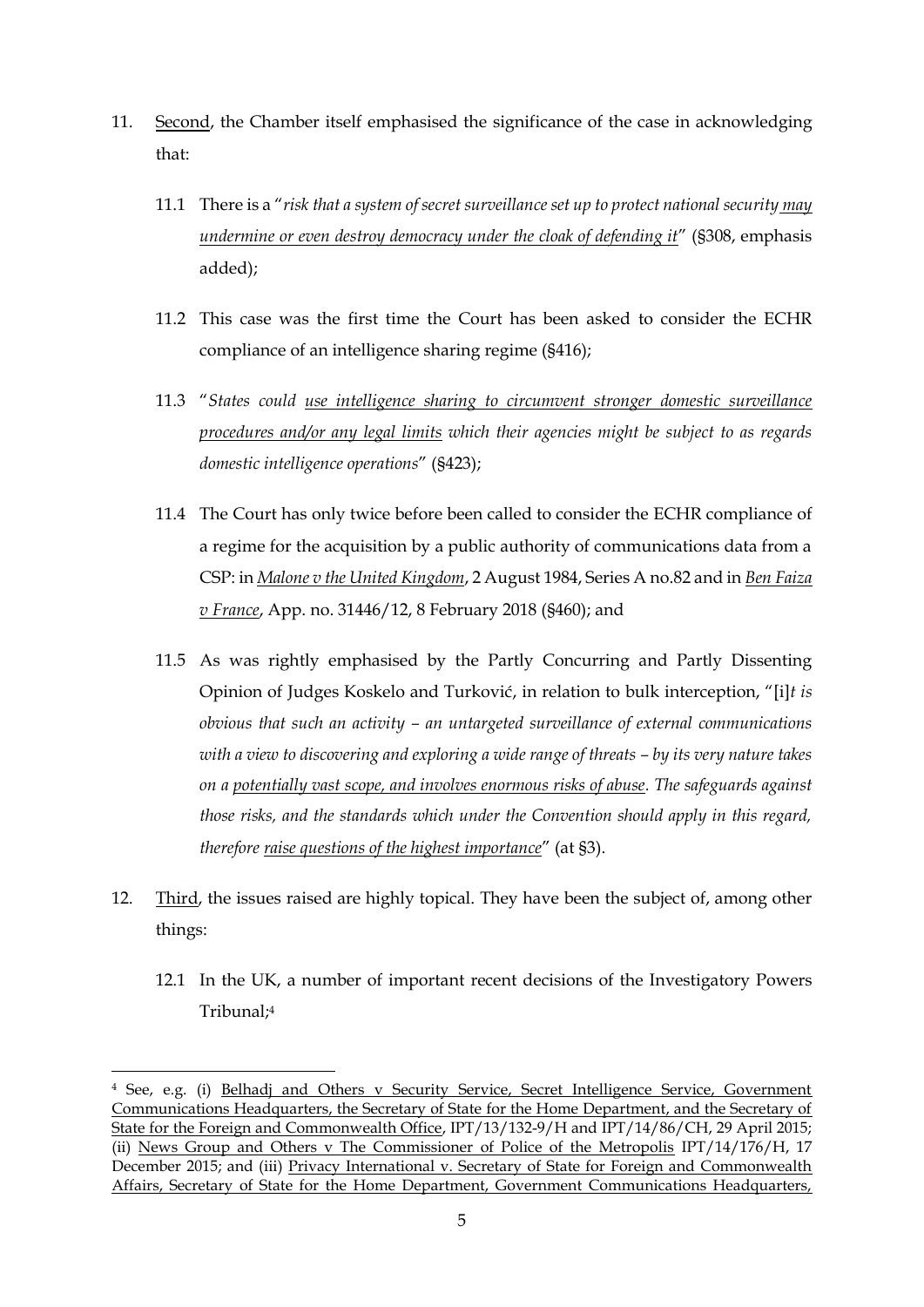- 12.2 A number of recent prominent and well-informed parliamentary, governmental and non-governmental reports in the UK and at European level;<sup>5</sup> and
- 12.3 Several recent judgments of this Court and the CJEU. <sup>6</sup> The Applicants note, in particular, Centrum för rättvisa v Sweden, App. no. 35252/08 (albeit which concerned a different legal regime), in which a referral request has also been made, consideration of which the Grand Chamber Panel has adjourned.
- 13. Fourth, the large number of third parties<sup>7</sup> who raised their concerns as to the systemic impact of the regimes in issue further attests to the serious nature of the questions and issues raised in this case.
- 14. Fifth, given the UK's role as a telecommunications hub, the issues raised in the Application extend outside the UK itself and affect all European citizens, as illustrated by Dr Kurz's interest as the Fourth Applicant.
- 15. For all these reasons, the Applicants submit that this is an exceptional case within the meaning of Article 43 and that the two grounds in Rule 73 are satisfied, and that accordingly a referral to the Grand Chamber is justified.

## **III. BULK INTERCEPTION**

1

16. The Chamber found a violation of Article 8 in relation to the s.8(4) regime on the limited basis (safeguarding and oversight) identified above. It accepted, however, that a bulk

Security Service and Secret Intelligence Service (IPT/15/110/CH; EU OJ C 22, 22.1.2018, p. 29–30), 8 September 2017.

<sup>&</sup>lt;sup>5</sup> See, e.g. (i) Intelligence and Security Committee of Parliament: July 2013 Statement on GCHQ's alleged interception of communications under the US PRISM programme; (ii) Privacy and security: a modern and transparent legal framework; (iii) "*A Question of Trust*": Report of the Investigatory Powers Review by the Independent Reviewer of Terrorism Legislation ("**the Anderson Report**"); (iv) A Democratic Licence to Operate: Report of the Independent Surveillance Review ("ISR"); (v) Report of the Bulk Powers Review; (vi) Attacks in London and Manchester March-June 2017: Independent Assessment of MI5 and Police Internal Reviews; (vii) Annual Report of the Interception of Communications Commissioner for 2016; and (viii) the 2015 Report of the European Commission for Democracy through Law ("**the Venice Commission**") on the Democratic Oversight of Signals Intelligence Agencies. <sup>6</sup> Ben Faiza v France, App. no. 31446/12, 8 February 2018; Tele 2 and Watson and others, above.

<sup>7</sup> Namely (i) the European Network of National Human Rights Institutions; (ii) Article 19; (iii) Access Now; (iv) The Helsinki Foundation for Human Rights; (v) The International Commission of Jurists; (vi) Open Society Justice Initiative; (vii) European Digital Rights and other organisations active in the field of human rights in the information society; (viii) The Law Society of England and Wales; (ix) The Electronic Privacy Information Center; (x) Bureau Brandeis; (xi) Center for Democracy and Technology; (xii) Pen American Center; (xiii) Human Rights Watch; (xiv) The National Union of Journalists; (xv) The International Federation of Journalists; and (xvi) The Media Lawyers' Association.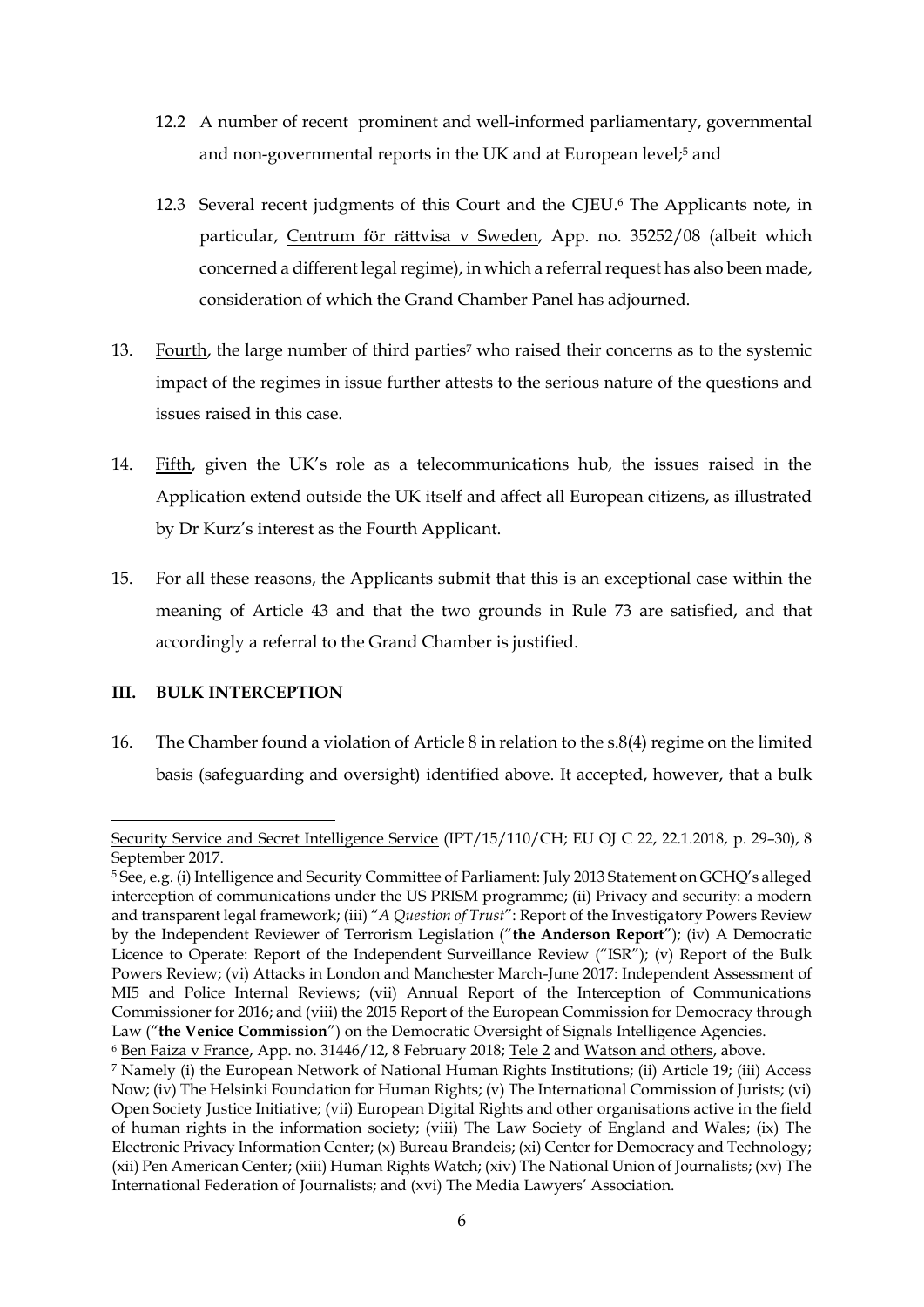interception regime could, in principle, be permissible as falling within the wide margin of appreciation afforded to national authorities in choosing how best to protect national security (§314). The Applicants do not accept that this is correct, for at least the following reasons, and submit that it is imperative and timely that the Grand Chamber examine this issue.

- 17. First, the cases relied on by the Chamber Weber (supra) and Liberty v UK, are, as the Chamber noted, more than ten years old, and address materially different situations. 8 While the Chamber recognised that changes in technology could pose greater threats to states, it failed to acknowledge the corollary to this: namely, that changes in technology also pose a greater threat to the Article 8 rights of individuals, who now face far greater risks of arbitrary interference with their rights than was previously the case. <sup>9</sup> The Court failed, for instance, to consider the cumulative effect of combining data from many warrants and bearers, as well as the building of mass data repositories, and the increasing automation – and therefore wide-scale interrogation - of those databases. It was not therefore sufficient to simply invoke a "*wide*" margin of appreciation without further analysis. Indeed, it is difficult to see why this application is not comparable to the database of DNA samples considered by the Grand Chamber – and held to be disproportionate though of "*inestimable value*" – in S and Marper v United Kingdom (2009) 48 EHRR 50.
- 18. Second, it is common ground that interception of data constitutes an interference with Article 8 and that such interference will only be justified if it is "*necessary in a democratic society*".
- 19. It is necessary to consider proportionality at each of the stages in the process of interception, which are broadly (though there is some overlap and this is not a strictly linear process) as follows: (i) interception (the signal is obtained from tapping a source, such as a fibre optic cable, and all the data is copied to GCHQ's computers); (ii) extraction (the intercepted signals are converted into a digital stream so that the data can be reconstructed, and data is processed to structure and organise "packets" into units of communication) (iii) filtering (data is included or excluded at this stage); (iv) storage (the data, whether targeted or bulk, is retained in a database); (v) analysis

<sup>8</sup> See e.g. Applicants' Consolidated Observations, §§9, 21, 24.

<sup>9</sup> See e.g. Applicants' Application, 30 September 2013, §1; Applicants' Consolidated Observations, §4.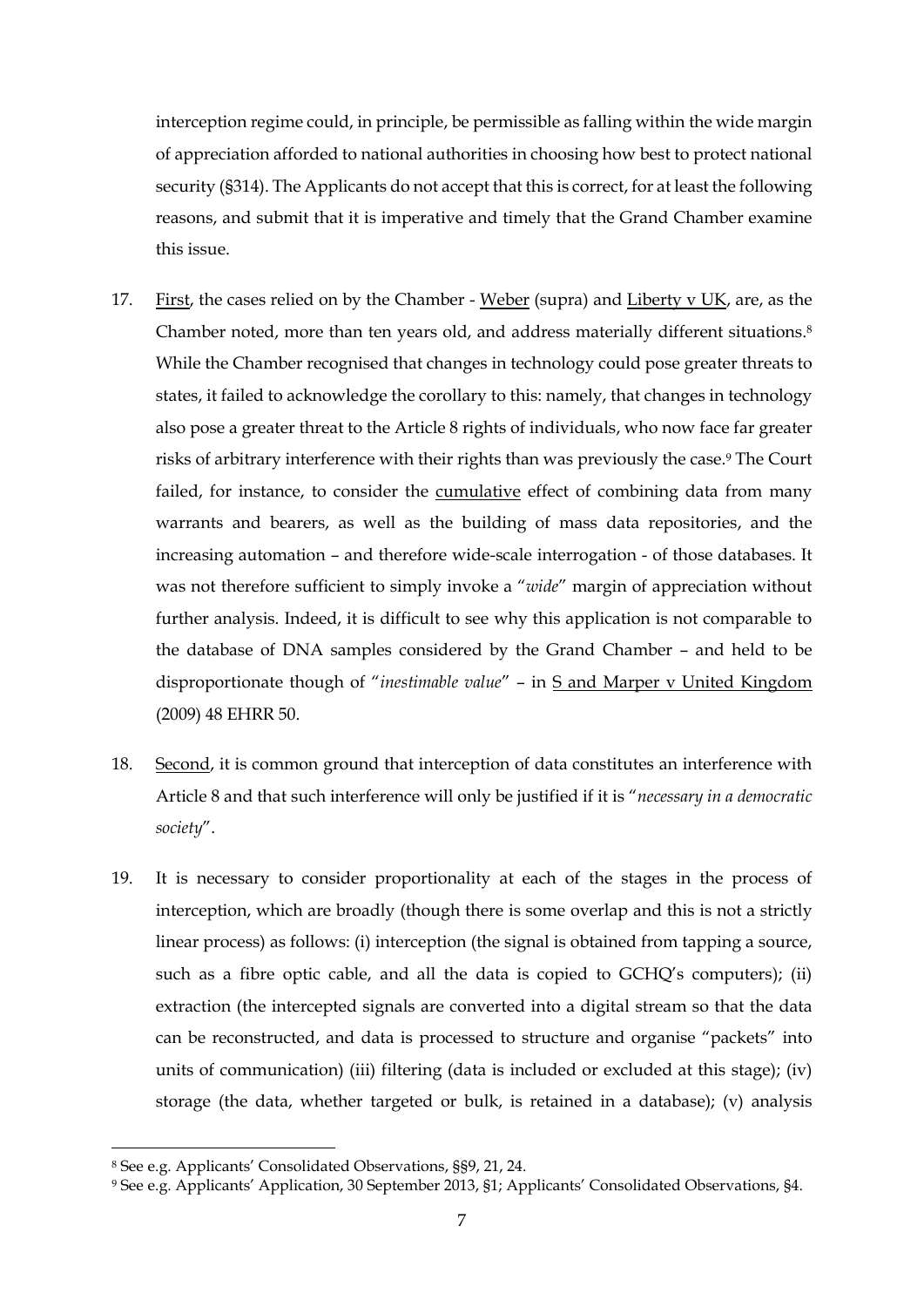(querying, examining, or data-mining); and (vi) dissemination (use of the resulting information to provide or contribute to intelligence).

- 20. The UK's purported justifications for bulk interception do not hold water. The discovery of new targets through bulk interception is disproportionate in circumstances where those targets are highly likely to be discovered through the alternative use of appropriate discriminators following extraction, i.e. at stage (iii) above. As the Chamber noted, "[t]*he intelligence services should not be permitted to obtain via a bulk warrant what they could obtain via a targeted warrant*" (§343).
- 21. The Applicants submit that a bulk interception regime of this nature cannot, therefore, be proportionate: the bulk collection and storage of data and communications of a substantial segment of the European population, the majority of whom are of no interest to the intelligence agencies, is plainly disproportionate.
- 22. The Chamber relied heavily on the view of the Government's Independent Reviewer of Terrorism Legislation that "*bulk interception was an essential capability*" and on his conclusion that "*no alternative or combination of alternatives would be sufficient to substitute for the bulk interception power*" (§§176 and 384). <sup>10</sup> It concluded that "[i]*t is clear that bulk interception is a valuable means to achieve the legitimate aims pursued, particularly given the current threat level from both global terrorism and serious crime*" (§386). But utility is not the test integral to Article 8 ECHR, as the Grand Chamber recognised in Marper (at §§92 and 135). The Chamber erred in its uncritical adoption of the position of the Government's Independent Reviewer and its focus on a partial selection of materials supportive of that position to the exclusion of the concerns expressed by many international bodies as to mass surveillance.

1

 $10$  This reliance was particularly unusual – and regrettable – given that the Government's Independent Reviewer's Terms of Reference did not include analysis of the necessity or proportionality of such interception: the Reviewer did not claim to pronounce on the necessity of bulk powers, and in fact explicitly declined to do so. See footnote 245 to his Report of the Bulk Powers Review (August 2016): *"The legal significance of the familiar terms "necessity" and "proportionality" is not altogether straightforward…I have accordingly (in keeping with my terms of reference) avoided pronouncing on whether the powers under review are "necessary", a word which in its everyday meaning could be taken to encompass assessments of proportionality or overall desirability which are excluded from my remit."*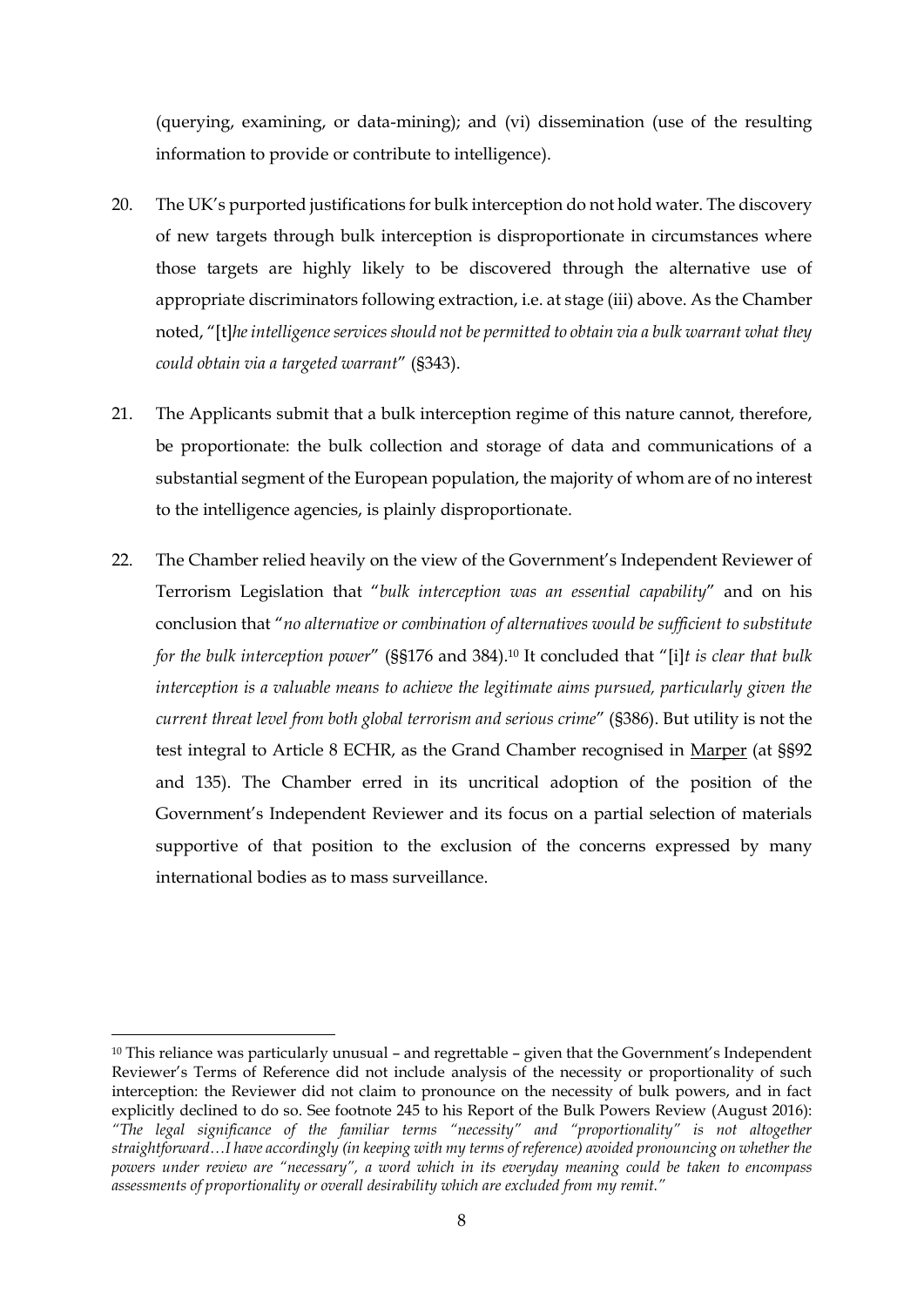#### **IV. SAFEGUARDS**

#### **A. The need for new safeguards**

- 23. Even assuming that a bulk interception regime of this nature could in principle be permissible, given the new and extended threats to Article 8 rights posed by such bulk interception, the Chamber was wrong to confine itself to the application of the existing "*6 minimum requirements*" identified as necessary safeguards for less extensive and intrusive forms of interception in Weber(supra) as constituting adequate protections for private life and correspondence in this new context. The Weber criteria were formulated prior to the information and communications revolution of the past decade (which introduced, among other things, the smart phone and commonplace mobile connectivity) and are no longer sufficient to ensure that a communications surveillance regime is compatible with Article 8 ECHR. As such, they should be updated as set out at §8.1 above, to reflect "*the important role played by the internet […] in modern society*"11, which has become "*both ubiquitous and increasingly intimate*"12. The Applicants note and adopt the arguments of Judges Koskelo and Turković in this regard, in particular as set out at §§12-15 of their judgment.<sup>13</sup>
- 24. The Court declined to add the additional requirements on the basis that (i) "*requiring objective evidence of reasonable suspicion in relation to the persons for whom data is being sought and the subsequent notification of the surveillance subject would be inconsistent with the Court's acknowledgment that the operation of a bulk interception regime in principle falls within a State's margin of appreciation. Bulk interception is by definition untargeted, and to require "reasonable suspicion" would render the operation of such a scheme impossible. Similarly, the requirement of "subsequent notification" assumes the existence of clearly defined surveillance targets, which*

<sup>1</sup> <sup>11</sup> Case C 131/12, Google Spain SL (ECLI:EU:C:2014:317) at §80.

<sup>12</sup> "*The right to privacy in the digital age*", Report of the Office of the United Nations High Commissioner for Human Rights ("**UNHCHR**"), 20 June 2014, A/HRC/27/37 available at [http://www.ohchr.org/EN/HRBodies/HRC/RegularSessions/Session27/Documents/A.HRC.27.37](http://www.ohchr.org/EN/HRBodies/HRC/RegularSessions/Session27/Documents/A.HRC.27.37_en.pdf) [\\_en.pdf,](http://www.ohchr.org/EN/HRBodies/HRC/RegularSessions/Session27/Documents/A.HRC.27.37_en.pdf) §1.

<sup>13</sup> Judges Koskelo and Turković noted, in particular, that (a) the line of caselaw relied on by the Chamber was "*no longer an adequate basis for assessing the standards*" governing this area; (b) there was an "*obvious*" need for "*real safeguards through independent control and review*" in circumstances where the threats on account of which surveillance of communications is considered necessary have changed, and where "*the notion of terrorism...may...be used quite loosely and opportunistically in a desire to legitimise interferences with such rights and freedoms*"; and (c) the Convention standards must be considered in the light of increasing evidence among States of a "*degradation of democratic standards and the rule of law*"(§14).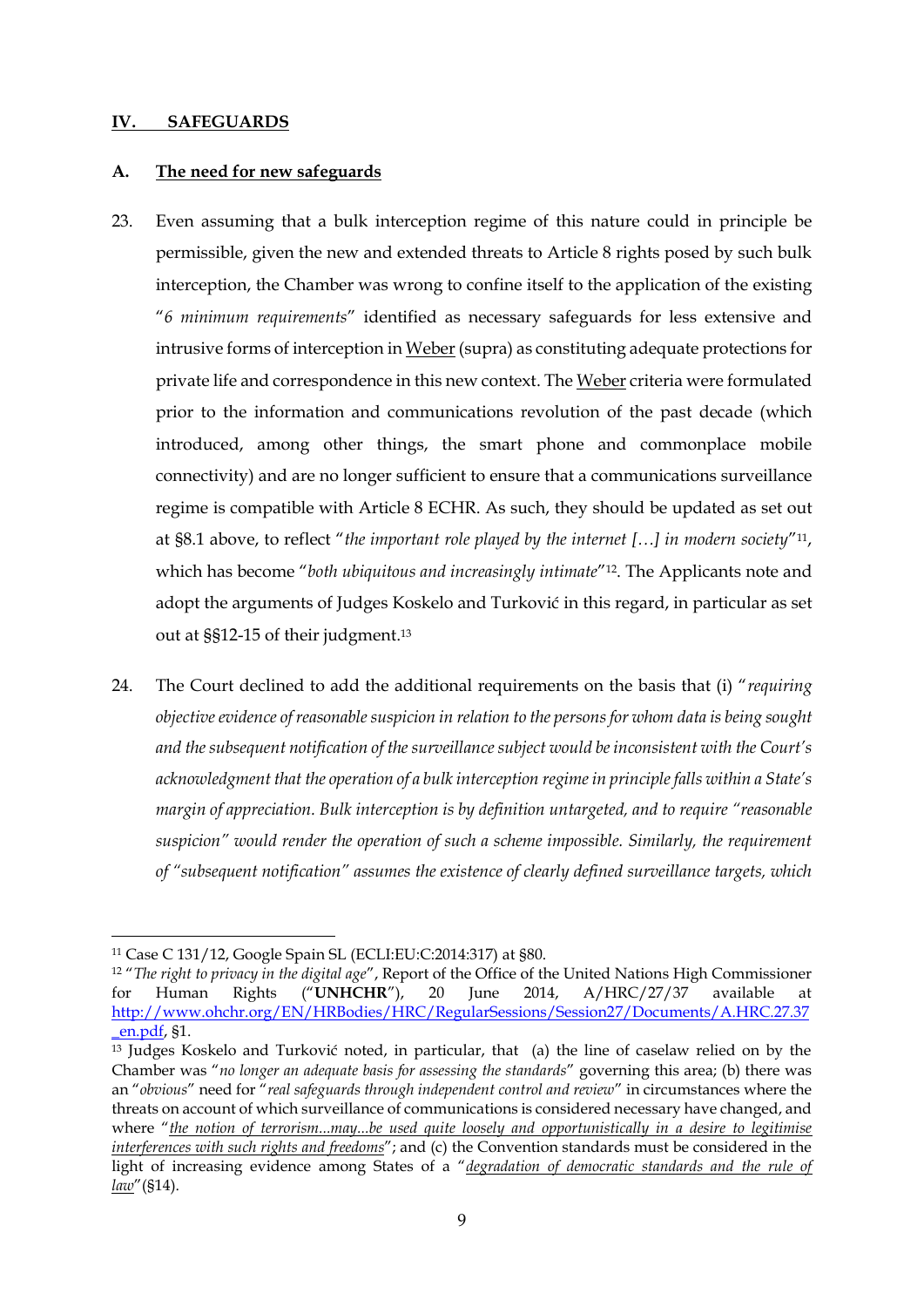*is simply not the case in a bulk interception regime*" (§317); and (ii) while judicial authorisation was an "*important safeguard against arbitrariness*" and "*desirable*", it was not a "*necessary requirement*" (§318); "*by itself it can neither be necessary or sufficient to ensure compliance with Article 8*" (§320).

25. The Chamber's error regarding the permissibility, or proportionality, of such a regime thus fed into its conclusions regarding objective evidence of suspicion and subsequent notification of the subject. The Applicants do not accept that to require objective evidence of reasonable suspicion in relation to the persons for whom data is being sought and the subsequent notification of the surveillance subject would render an interception regime of the necessary scale impossible. They note and adopt, in particular, the submission of the 10 Human Rights Organisations in relation to the ability of other jurisdictions to make provision for notification after the event, apparently without jeopardising their intelligence operations; and to the case of Association for European Integration and Human Rights and Ekimdzhiev v Bulgaria, App. No. 62540/00.

## **B. Bulk interception and the application of the** *Weber* **criteria**

- 26. In addition, the Chamber erred in finding that certain of the *Weber* criteria were satisfied. In particular:
	- 26.1 **In relation to the third** *Weber* **criterion (limits on duration):** The Applicants argued that, in practice, a s.8(4) warrant may continue indefinitely under a system of rolling warrant renewals.14 The Chamber, relying on Kennedy v UK (2011) 52 EHRR 4 at §162, saw "*no evidence to substantiate the applicants' claim that once issued, section 8(4) warrants could continue indefinitely regardless of whether they continued to be necessary and proportionate*" (§360). But Kennedy concerned the use of *targeted* telephone tapping. The Chamber failed to grapple with the Applicants' submission that there was no real durational check on the power because "*bulk interception warrants under s. 8(4)...will always be renewed as they are not based on any particular individuals and specific threat, but rather on general threats to national security etc., and there is no limit to the number of times a warrant may be renewed*."<sup>15</sup>

<sup>14</sup> Applicants' Consolidated Observations, 29 September 2017, §122.

<sup>15</sup> Applicants' Consolidated Observations, §122, emphasis added.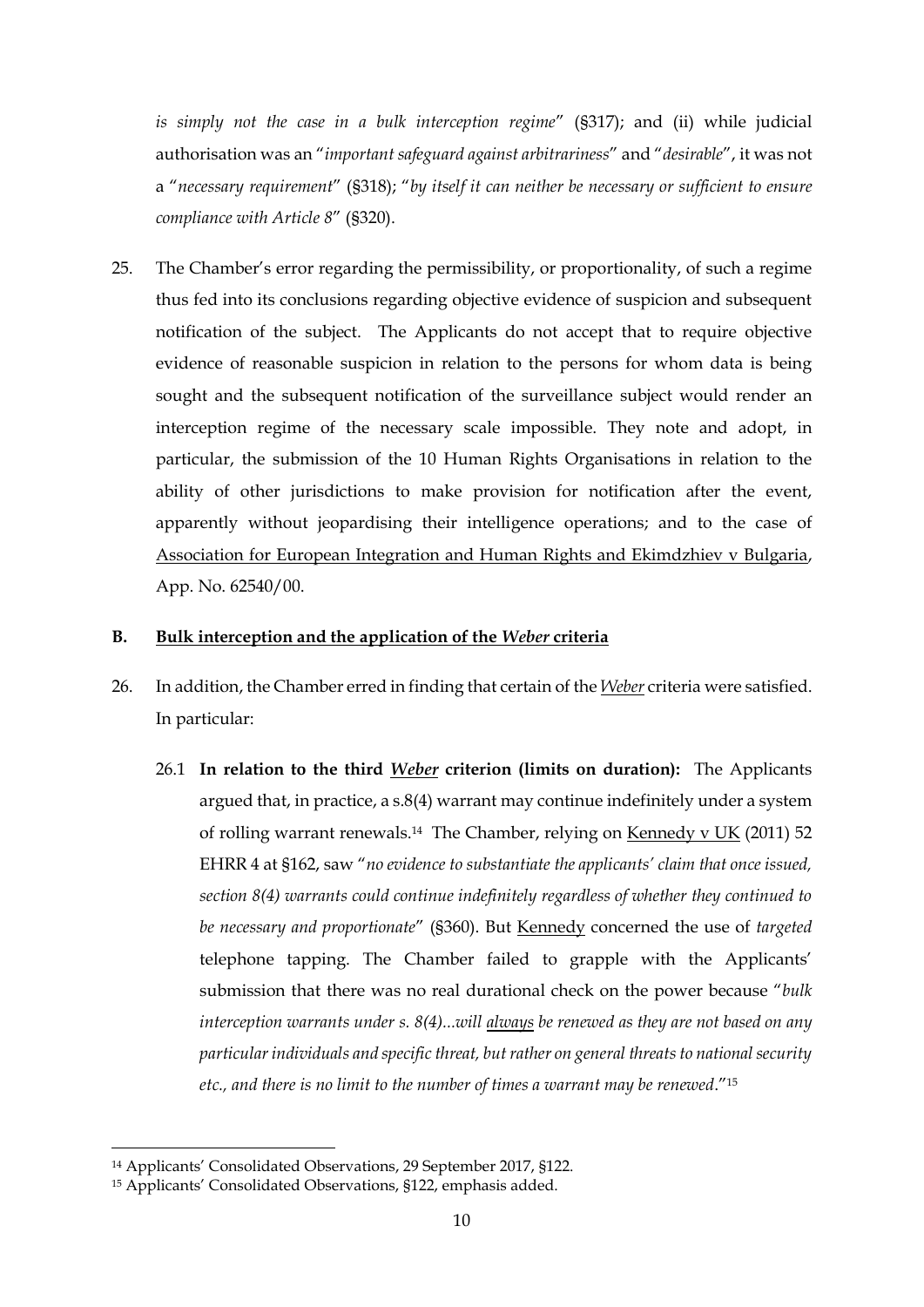- 26.2 **In relation to the fourth** *Weber* **criterion (examination, usage and storage of data):** The Applicants contended that the breadth of a certificate accompanying a s.8(4) warrant meant that it placed no effective constraint on the scope of filtering and analysis of data.<sup>16</sup> In particular, there was no requirement that the selectors used to filter intercepted communications be identified in the certificate (§277). The Chamber did not properly engage with this submission but focussed instead on the separate issue of the subjection of the search criteria and selectors used to independent oversight (§340). Nor did the Chamber adequately deal with the fact that it is at the filtering stage that data mining and complex processing may take place, involving the structuring of data, creation of session histories, etc.
- 26.3 **In relation to the sixth Weber criterion (erasure and destruction of data):** The Applicants argued that there were no effective or binding safeguards against disproportionate retention of intercepted data.<sup>17</sup> The Chamber's conclusion that the provisions on the erasure and destruction of intercept material were sufficiently clear (§374) ignored the question of whether the provisions in question in fact constituted an effective safeguard. This was despite the Chamber having accepted that the purported upper limit of two years for retention of data had not been complied with in at least one case (the Liberty proceedings before the IPT) (§§372-373). The Court also accepted the automatic discarding / destruction of intercepted material which was not caught in the filtering process without question (§§329, 341, 370, 370-374). That this does in fact take place is not, however, clear from the query databases. Moreover, it does not address the issue of the retention of "insights" generated from the intercepted data; such derived data can be as intrusive, or more so, than the communications data originally intercepted.

#### **V. INTELLIGENCE SHARING**

27. As noted above, this is the first case in which the Court has been asked to consider the compliance of an intelligence sharing regime with the Convention. The Applicants argued that there was no basis in law for the intelligence sharing carried out by the intelligence services and no regime which satisfied the "*quality of law*" requirements (§398). The Chamber considered three categories of material: (i) material which the NSA

<sup>16</sup> Applicants' Consolidated Observations, §113 and 123.2.

<sup>17</sup> Applicants' Consolidated Observations, §127.